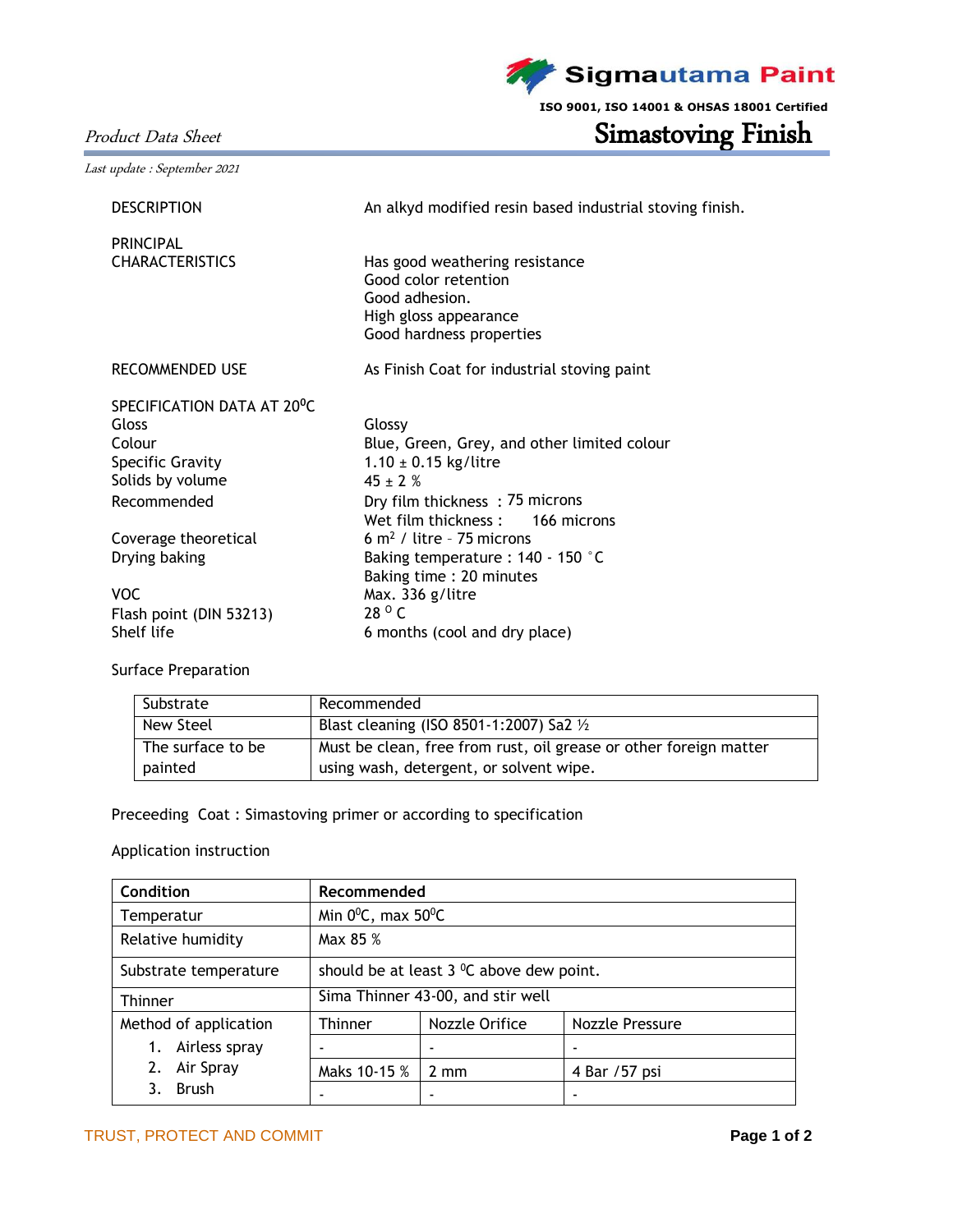Product Data Sheet **Simastoving Finish** 

Last update : September 2021

#### PACKING SIZE AND STORAGE

Packing size : 5 and 20 litres.

The product must be storage in accordance with national regulation. Preferred storage conditions are to keep the containers in the dry space provided with adequate ventilation. The containers should be sealed tightly.

#### SAFETY PRECAUTION

Avoid contact with the skin and eyes. Wear suitable protective clothing such as overalls, goggles, dust mask and gloves. Ensure that there is adequate ventilation in the area where the product is being applied. Do not breathe the vapour or spray. This product is flammable. Keep away from sources of ignition. Do not smoke.

HEALTH AND SAFETY: For detailed information on the health and safety hazards and precaution for use of this product, please see the SAFETY DATA SHEET.

*The information in this data sheet is to the best our knowledge connects at date printing. The company reserves the right to the modify data without notice. Any change in data will normally be followed by issued of new data sheet. The user should check the data of printing and if more than 12 months have elapsed, then the data should on only be used after checking with our nearest self-office to establish that they are still valid. Since condition of application and services may be beyond our control, no liability can accept on basis of this data.*



**ISO 9001, ISO 14001 & OHSAS 18001 Certified**